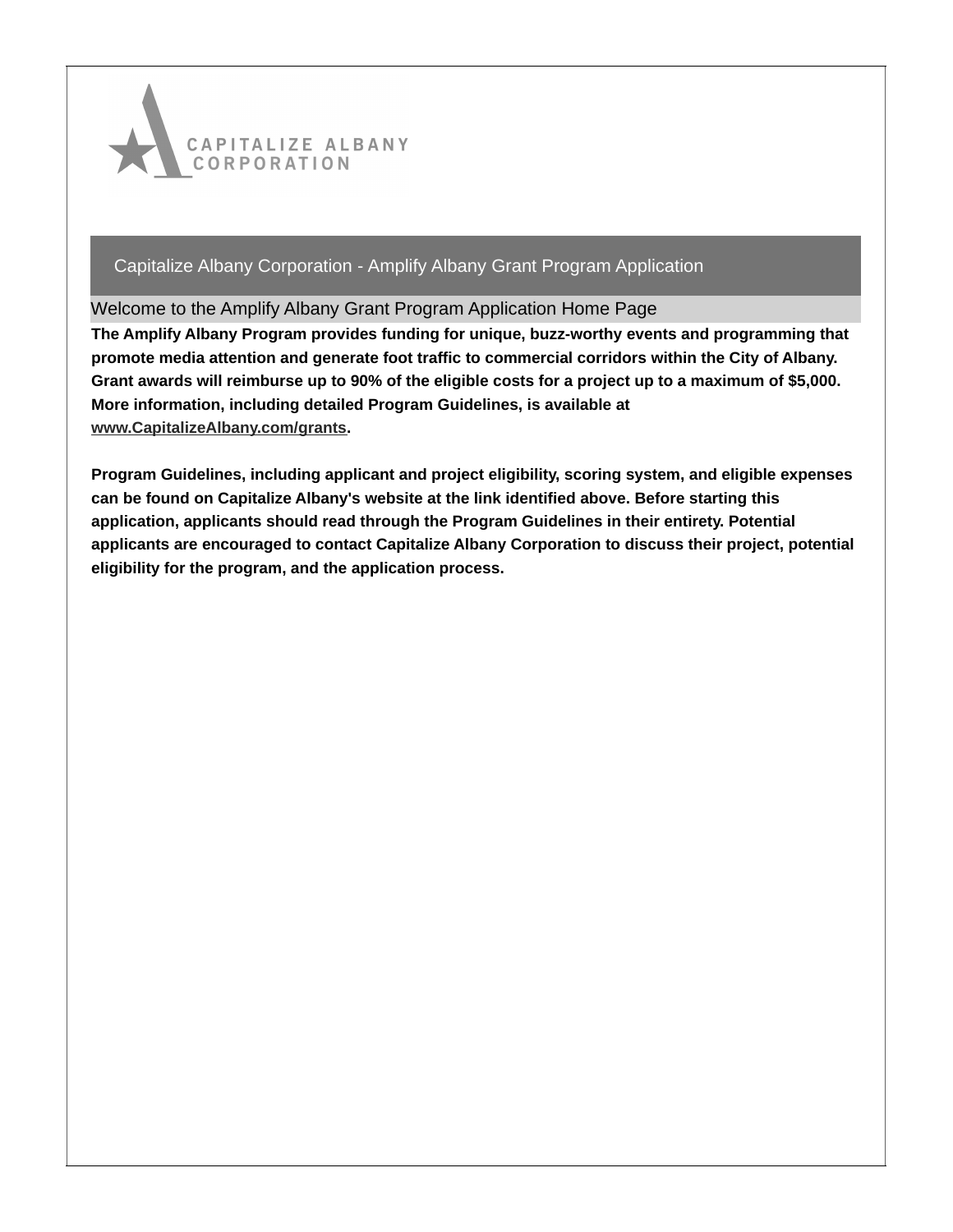

### Program Information and Application Process

**Beginning February 11, 2022, applications will be accepted on a rolling basis until available funding is exhausted. As an alternative to this online application, a printable application document will also be made available for download on the Capitalize Albany website; paper copies will be made available upon request.**

**Applicants must submit a full and complete application as outlined in the Program Guidelines, including all required documents, in order to be considered for a grant award. An application checklist with a list of required documents is available at [www.CapitalizeAlbany.com/grants](http://www.capitalizealbany.com/grants). All required documents must be e-mailed to [development@capitalizealbany.com](mailto:development@capitalizealbany.com) with a subject line as follows: Amplify Albany Grant Program Required Documents - [Applicant Name].**

**While completing your application, you will be able to continue editing your responses while this browser is open. Please do not close this browser until your application is complete and submitted by clicking "Done" on the last page.**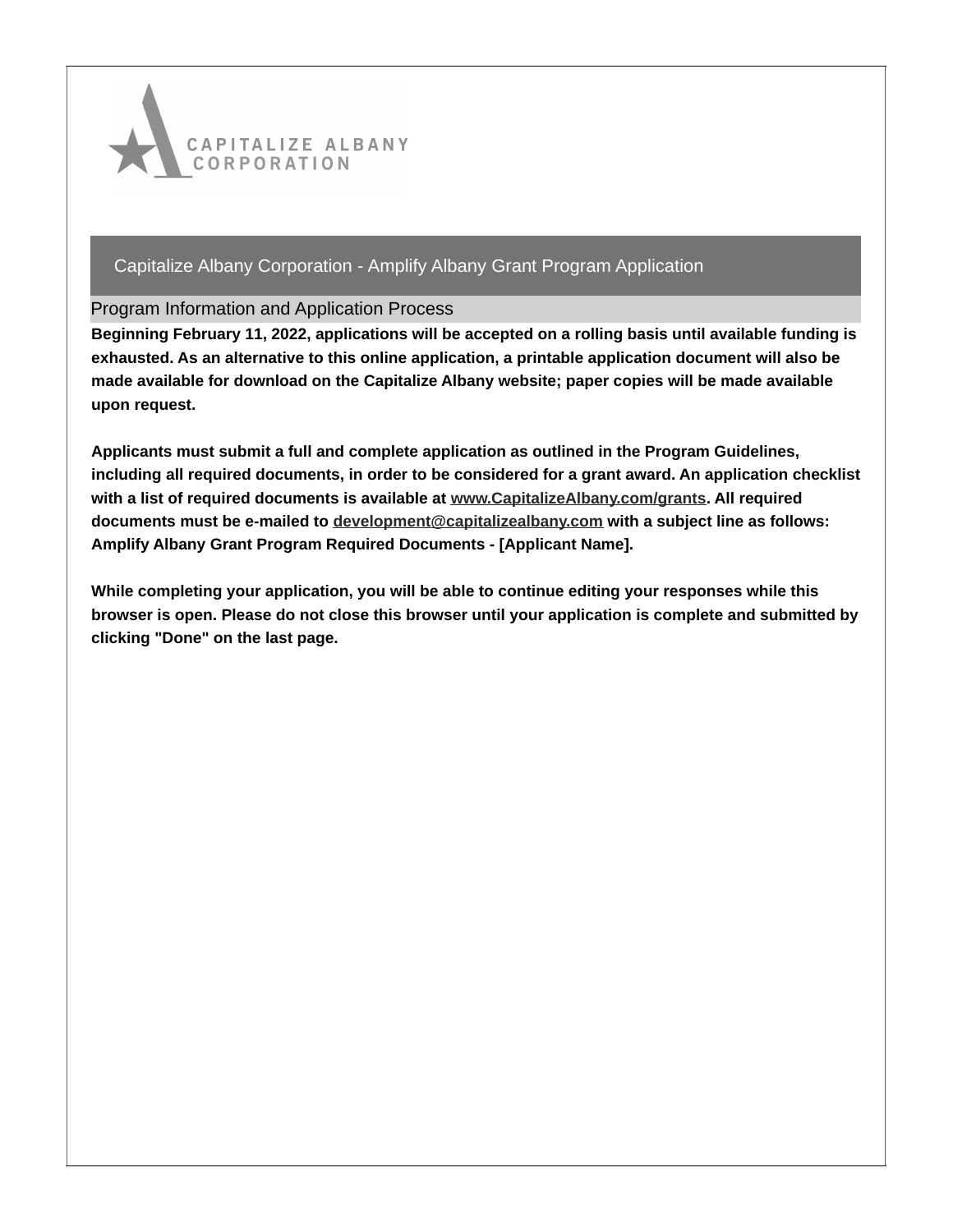

### Required Documents

**This online portion constitutes this first part of your application. All of the following must be submitted to [development@capitalizealbany.com](mailto:development@capitalizealbany.com), and determined to be sufficient solely by Capitalize Albany Corporation staff, in order for an application to be considered complete:**

- **Completed online application and Budget Worksheet (found [here](http://www.capitalizealbany.com/grants))**
- **Copy of meeting schedule for your organization (if applicable)**
- **List of organization members and/or participating businesses including contact information**
- **Map of area the project will target**
- **List of needed supplies and vendors (e.g., food, beverages, tent rental, musician fee) and associated quotes/estimates for each item for which Amplify Albany Grant funds are requested**
- **Plan for advertising including the amount and types of print collateral needed, how traditional and social media will be utilized and cost**
- **Copies of any proposed advertising materials for review before public distribution**
- **Signed letter of support from the relevant Business Improvement District or Neighborhood Association, if applicable**
- **Documentation of commitment of funds for the total project (e.g., commitment letters from any funding sources)**
- **Color photographs of prior events or projects in progress, if applicable**
- **Completed special events permit application (if necessary) and copies of permits when received**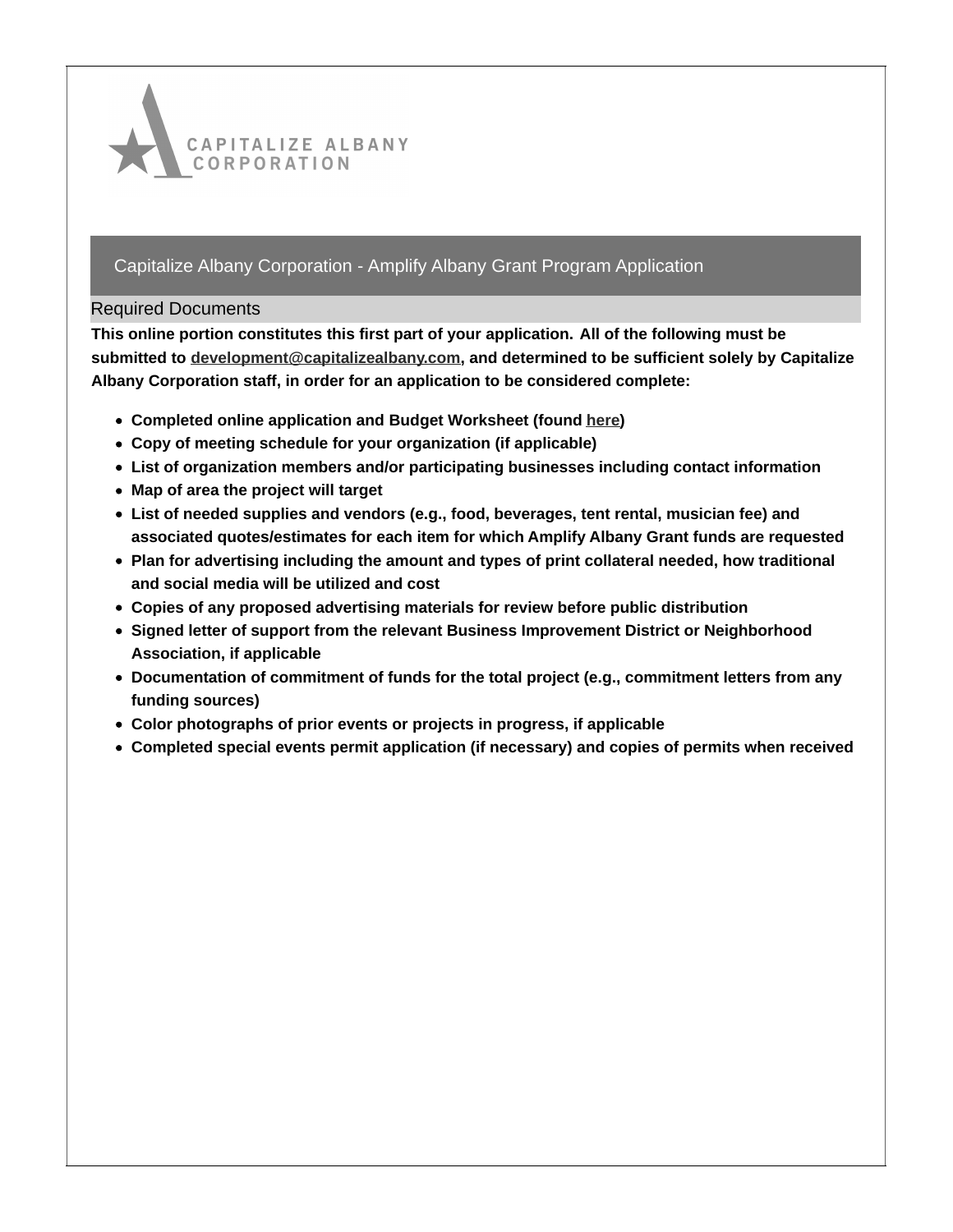

# Contact Information

| * 1. Applicant Contact Information |                    |  |  |  |
|------------------------------------|--------------------|--|--|--|
| <b>Contact Name</b>                |                    |  |  |  |
| <b>Contact Address</b>             |                    |  |  |  |
| <b>City/Town</b>                   |                    |  |  |  |
| <b>State</b>                       | -- select state -- |  |  |  |
| <b>ZIP/Postal Code</b>             |                    |  |  |  |
| <b>Contact Email Address</b>       |                    |  |  |  |
| <b>Contact Phone Number</b>        |                    |  |  |  |

# \* 2. Applicant Organization

| <b>Organization/Business</b><br><b>Name</b>     |                    |
|-------------------------------------------------|--------------------|
| <b>Physical Address of</b><br><b>Applicant</b>  |                    |
| <b>Physical Address of</b><br><b>Business 2</b> |                    |
| <b>City/Town</b>                                |                    |
| <b>State</b>                                    | -- select state -- |
| <b>ZIP/Postal Code</b>                          |                    |
| <b>Email Address</b>                            |                    |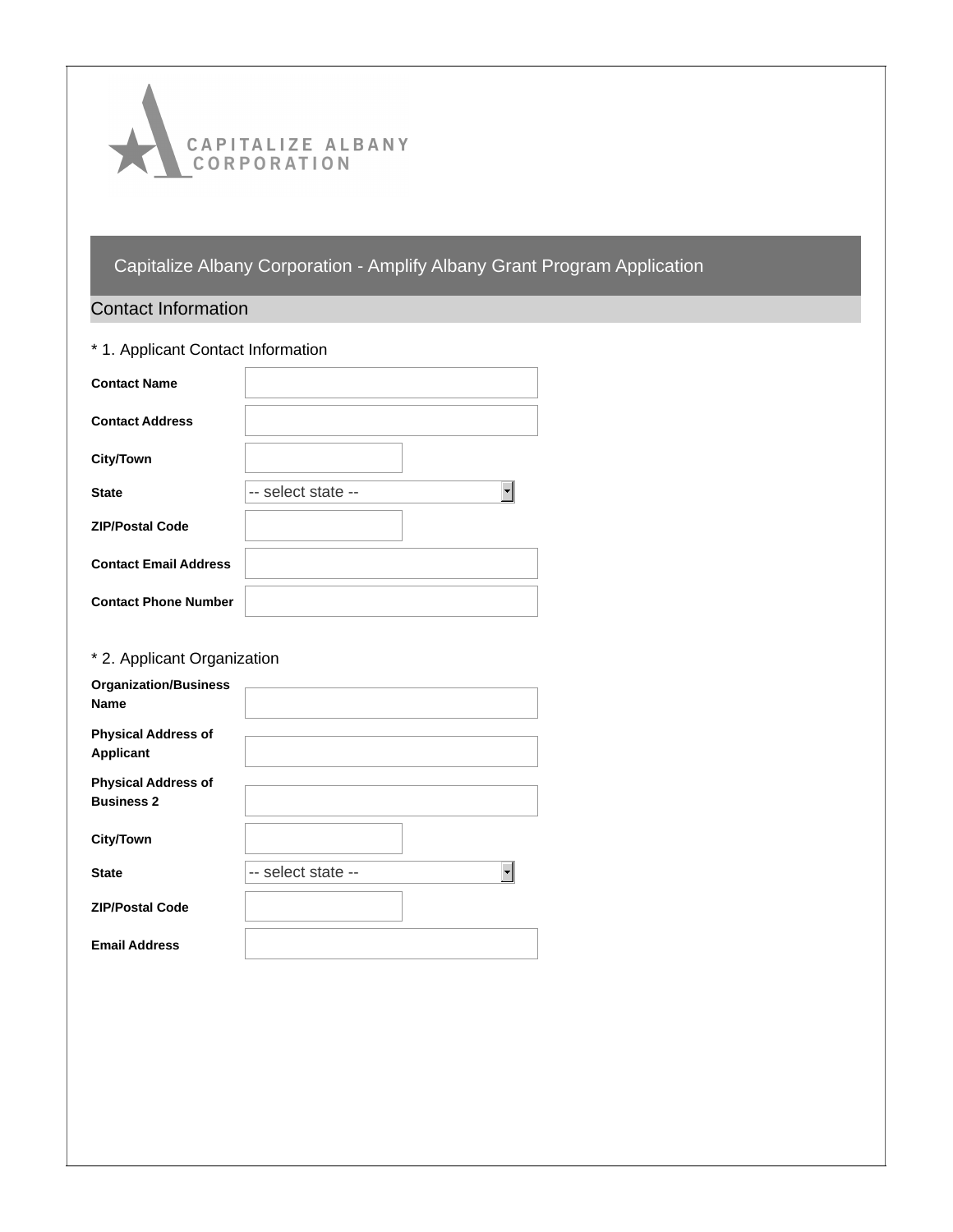| 3. Mailing Address of Applicant (if different than above) |                    |  |  |  |
|-----------------------------------------------------------|--------------------|--|--|--|
| <b>Mailing Address</b>                                    |                    |  |  |  |
| <b>Mailing Address 2</b>                                  |                    |  |  |  |
| City/Town                                                 |                    |  |  |  |
| <b>State/Province</b>                                     | -- select state -- |  |  |  |
| <b>ZIP/Postal Code</b>                                    |                    |  |  |  |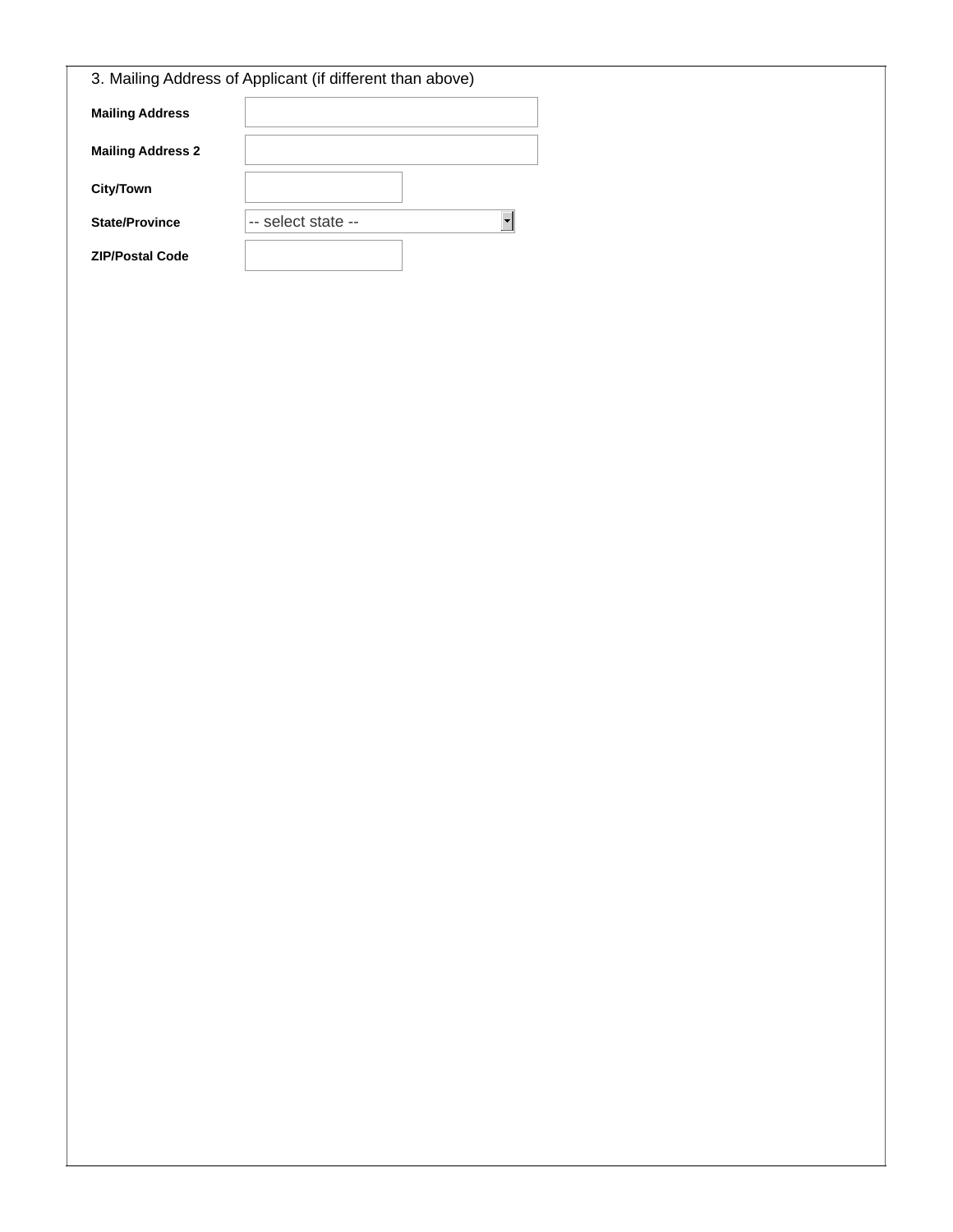| CAPITALIZE ALBANY<br>CORPORATION                                                                                  |                                                                          |  |  |
|-------------------------------------------------------------------------------------------------------------------|--------------------------------------------------------------------------|--|--|
|                                                                                                                   | Capitalize Albany Corporation - Amplify Albany Grant Program Application |  |  |
| Applicant Information                                                                                             |                                                                          |  |  |
| * 4. Applicant Type (choose one)                                                                                  |                                                                          |  |  |
| Neighborhood Association                                                                                          | Nonprofit                                                                |  |  |
| <b>Business Improvement District</b>                                                                              | Business(es)                                                             |  |  |
| Other (please specify)                                                                                            |                                                                          |  |  |
|                                                                                                                   |                                                                          |  |  |
|                                                                                                                   |                                                                          |  |  |
| * 5. Number of Years in Operation                                                                                 |                                                                          |  |  |
| Please enter a whole number. No fractions or decimals can be used. New organizations should type "0".             |                                                                          |  |  |
|                                                                                                                   |                                                                          |  |  |
| * 6. Are you a local organization or business?                                                                    |                                                                          |  |  |
| Yes                                                                                                               |                                                                          |  |  |
| No                                                                                                                |                                                                          |  |  |
|                                                                                                                   |                                                                          |  |  |
| * 7. Describe your organization or business' involvement in the community.                                        |                                                                          |  |  |
| Answers must be 300 characters or less.                                                                           |                                                                          |  |  |
|                                                                                                                   |                                                                          |  |  |
| * 8. Summarize the goals and mission of your organization or business.<br>Answers must be 300 characters or less. |                                                                          |  |  |
|                                                                                                                   |                                                                          |  |  |
|                                                                                                                   |                                                                          |  |  |
|                                                                                                                   |                                                                          |  |  |
|                                                                                                                   |                                                                          |  |  |
|                                                                                                                   |                                                                          |  |  |
|                                                                                                                   |                                                                          |  |  |
|                                                                                                                   |                                                                          |  |  |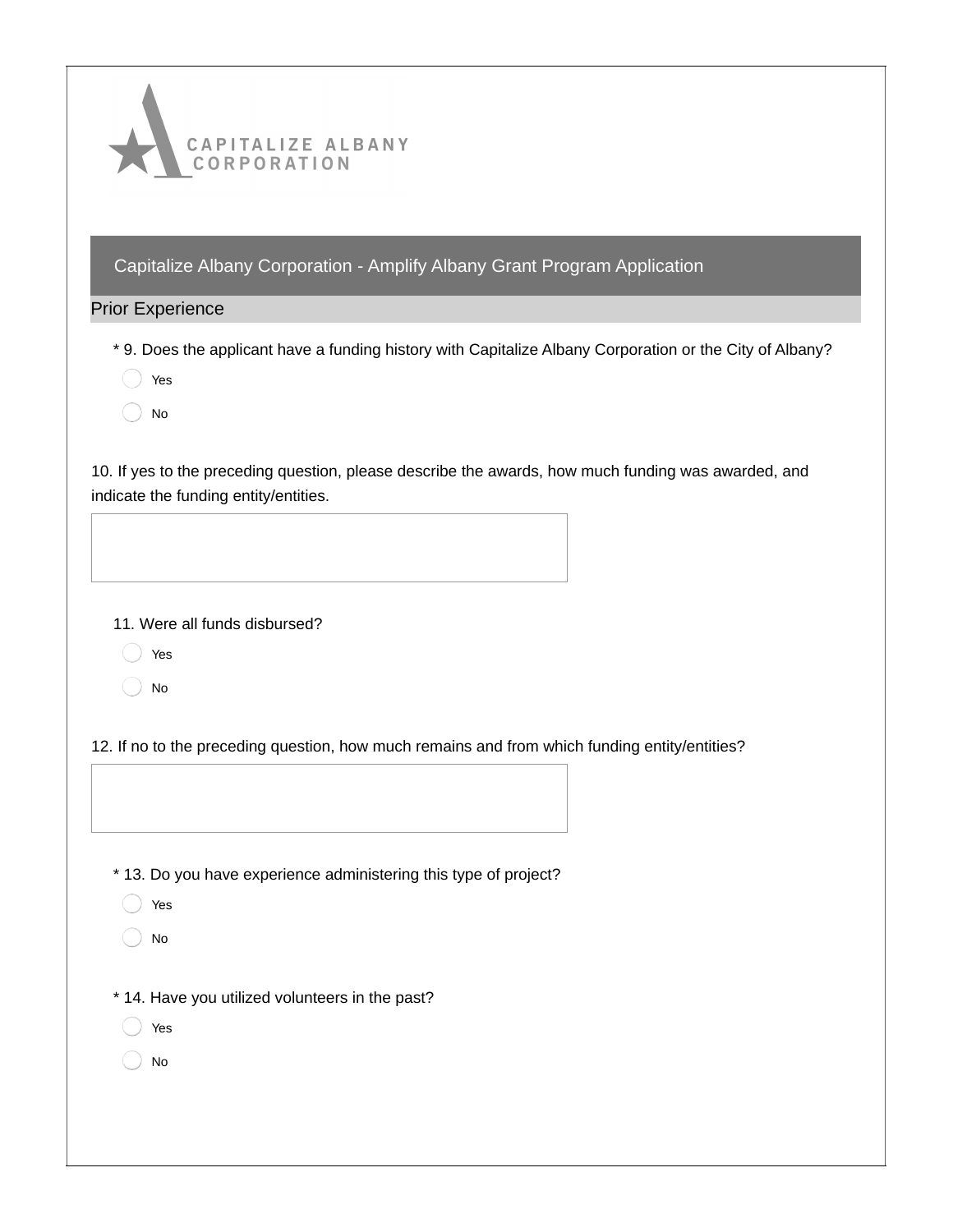15. If yes, how many volunteers have you successfully coordinated? *Please enter a whole number.*

16. Describe any prior events or projects your organization has administered. Include location, date and time, number of participants, number of vendors in your description. If available, photographs should be sent to [development@capitalizealbany.com](mailto:development@capitalizealbany.com).

*Answer must be 300 characters or less.*

17. Describe prior advertising and social media experience.

*Answers must be 300 characters or less.*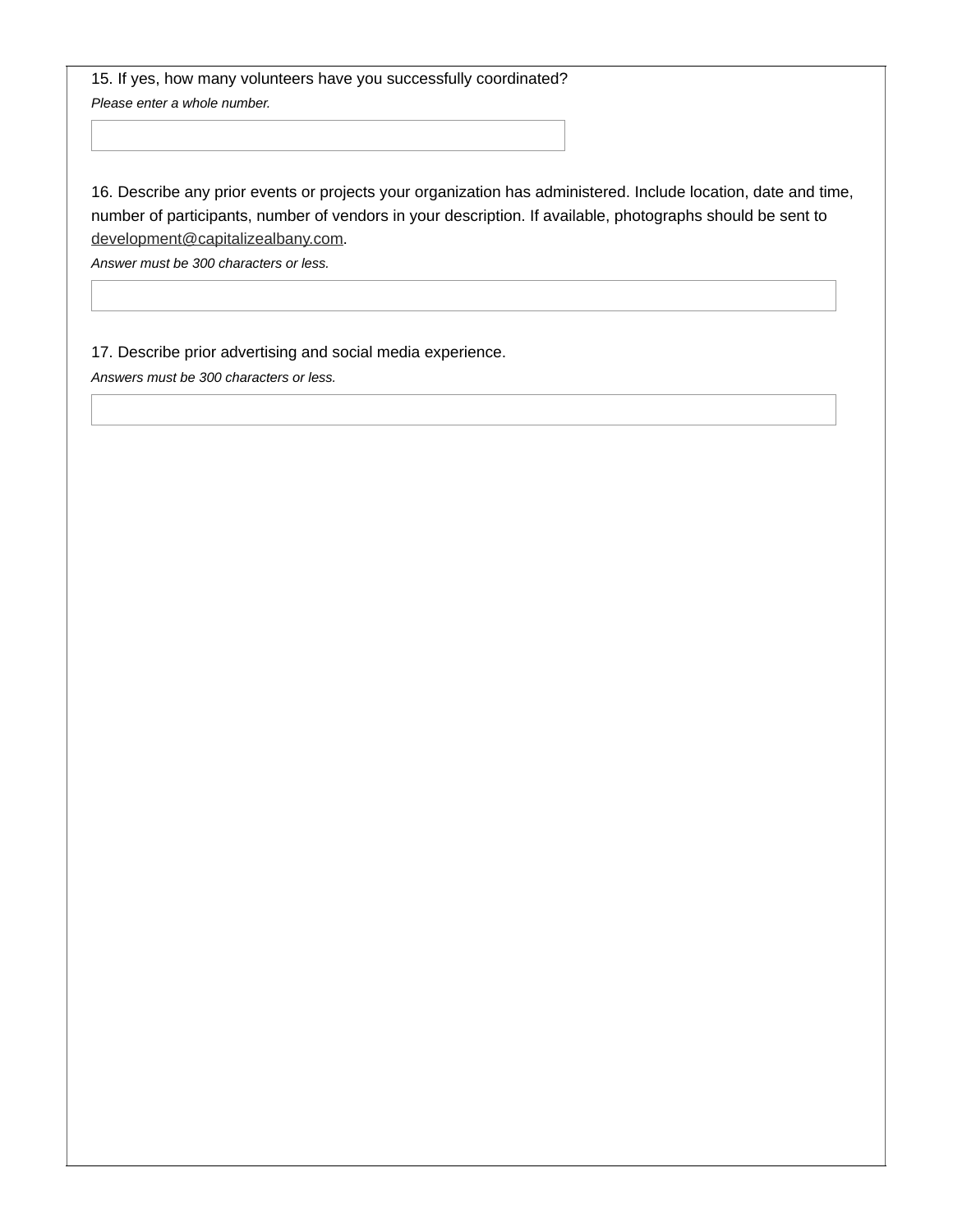

### Current Proposal

#### \* 18. Project Title

#### \* 19. Funding Amount Requested

Please provide your answer in dollar format with two decimal places. No dollar signs or commas can be used. Requests may *not exceed \$5,000 and 90% of total project costs, whichever is lesser.*

#### \* 20. Total Project Cost

Please provide your answer in dollar format with two decimal places. No dollar signs or commas can be used.

#### \* 21. Source and Amount of Funds

Please provide all answers in dollar format with two decimal places. If "other" does not apply, please answer with "0.00". No *dollar signs or commas can be included.*

| Capitalize Albany         |  |
|---------------------------|--|
| Corporation Grant Request |  |
|                           |  |
| Cash Match                |  |
|                           |  |
| Other                     |  |

22. Please explain if you have identified "other" as a source for funding this project.

*Answers must be 50 characters or less.*

#### \* 23. Project Schedule

*Each answer must be less than 100 characters.*

Start date and time

End date and time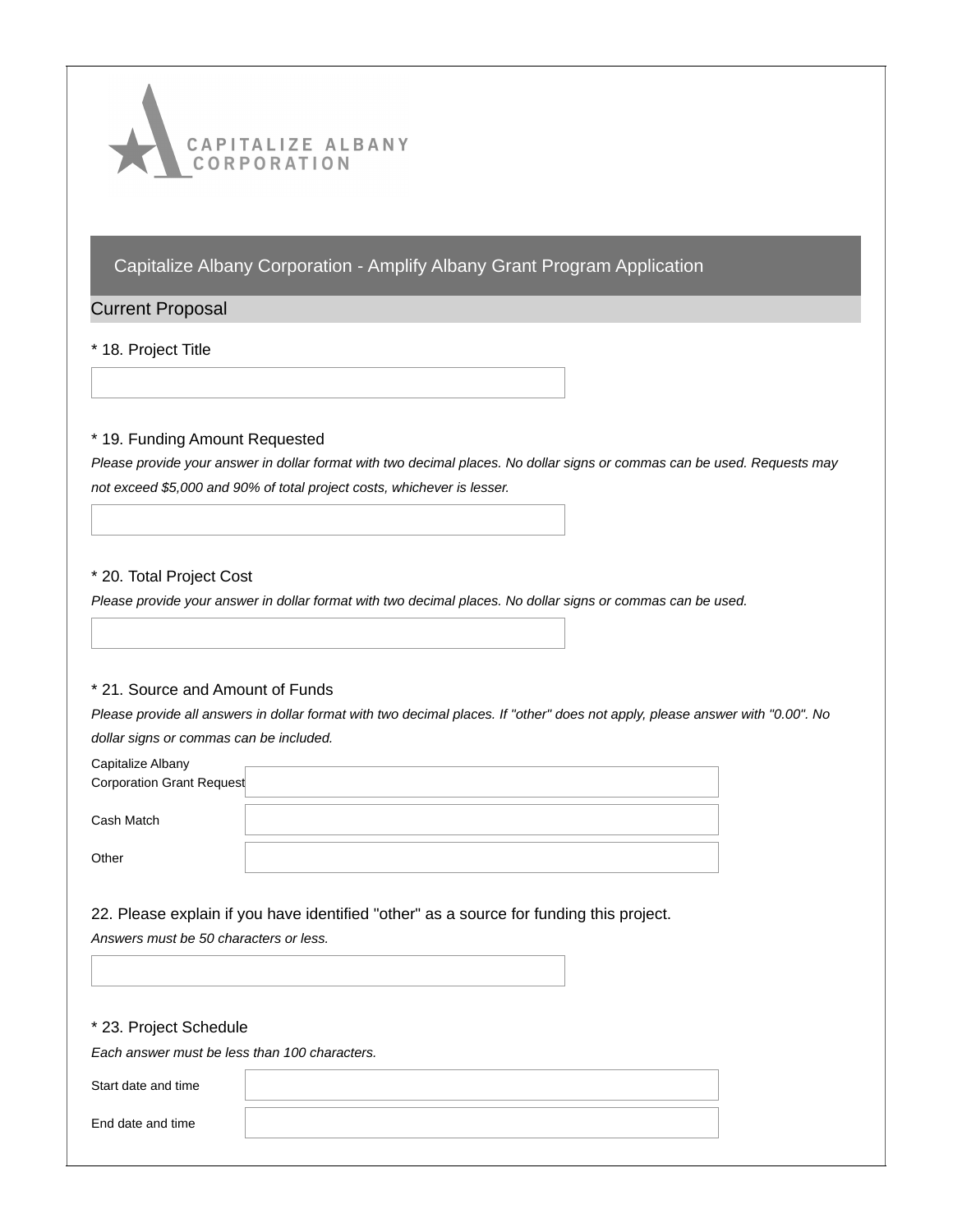24. If your project occurs over the course of several days, please include hours of operation for each day.

\* 25. Describe your target audience.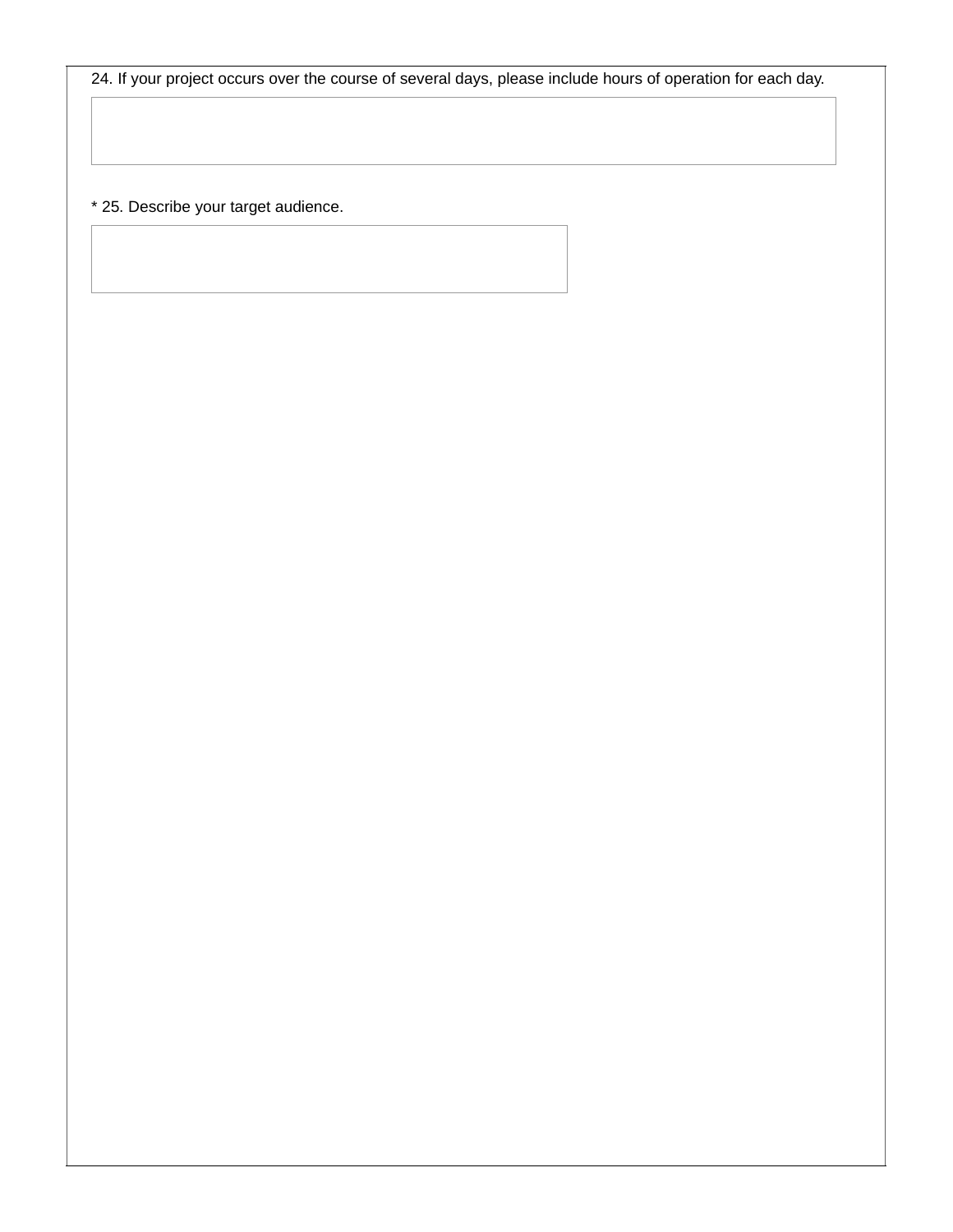

### General Project Description

**Provide a description of the proposed project in 2,000 characters or less. Please be as detailed as possible, providing as much information as you can about the proposed project and the desired** results. At a minimum, the project description must include the type of event or promotion, the area of **the project location including street names and addresses, the specific scope of the project for which assistance is being requested, the number and names of vendors or businesses participating and the total number of anticipated participants. Also, discuss the benefit the project will have on an established commercial corridor, how this project is creative and highlights positive aspects of the targeted area.**

### **For example:**

*The Community Neighborhood Association will be hosting a street fair on Any Avenue between One* Street and Two Street. The event will begin at 11:00 am on October 10th, 2022 and end at 7:00pm the *same day. The eight (8) restaurants located in this area are planning on participating with free tastings. An additional 10 vendors will be on hand selling crafts and other goods. A list of all participating businesses and vendors including contact information is attached to this application. Entertainment will include musical performances by Rock Band One and Rock Band Two. Activities for* families will include a community art mural, face painting, a magician and a life size game of checkers.

This event will be open to all ages and free of charge. Wrist bands will be provided to participants *upon entering the event and used to track the number of attendants. The event is expected to draw members of the neighborhood in which it is occurring and adjacent neighborhoods. In addition, the* event will be advertised at the nearby College and by the two large employers nearby. The benefit of *this event to the commercial corridor will be reinvigorating residents' interest in neighborhood restaurants and hopefully generate sales. The event will also attract employees from two major employers and college students encouraging them to further explore the neighborhood they work and study in.*

### \* 26. Project Description

*Answers must be 2,000 characters or less.*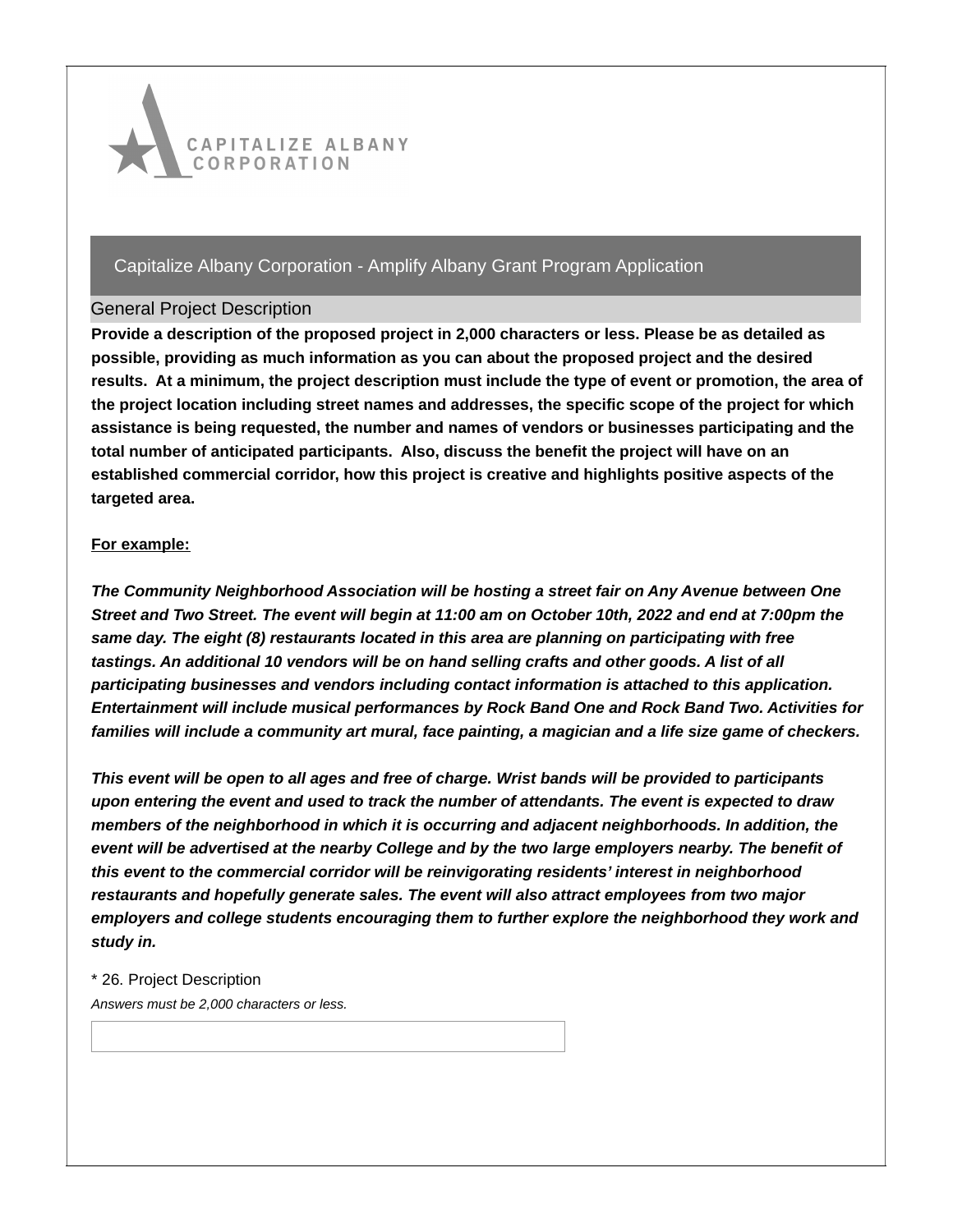

### Project Description

\* 27. Will this be an all-ages event?

Yes

No

If no, please explain:

28. Will this event be open to the general public?

Yes

No

If no, please explain.

\* 29. How many participants are anticipated?

\* 30. How was the number of anticipated participants determined? *Answers must be 100 characters or less.*

\* 31. Describe how the number of participants will be tracked, i.e. ticket sales, wrist bands, or another method. *Answers must be 200 characters or less.*

\* 32. Will the event be free of charge?

- Yes
- No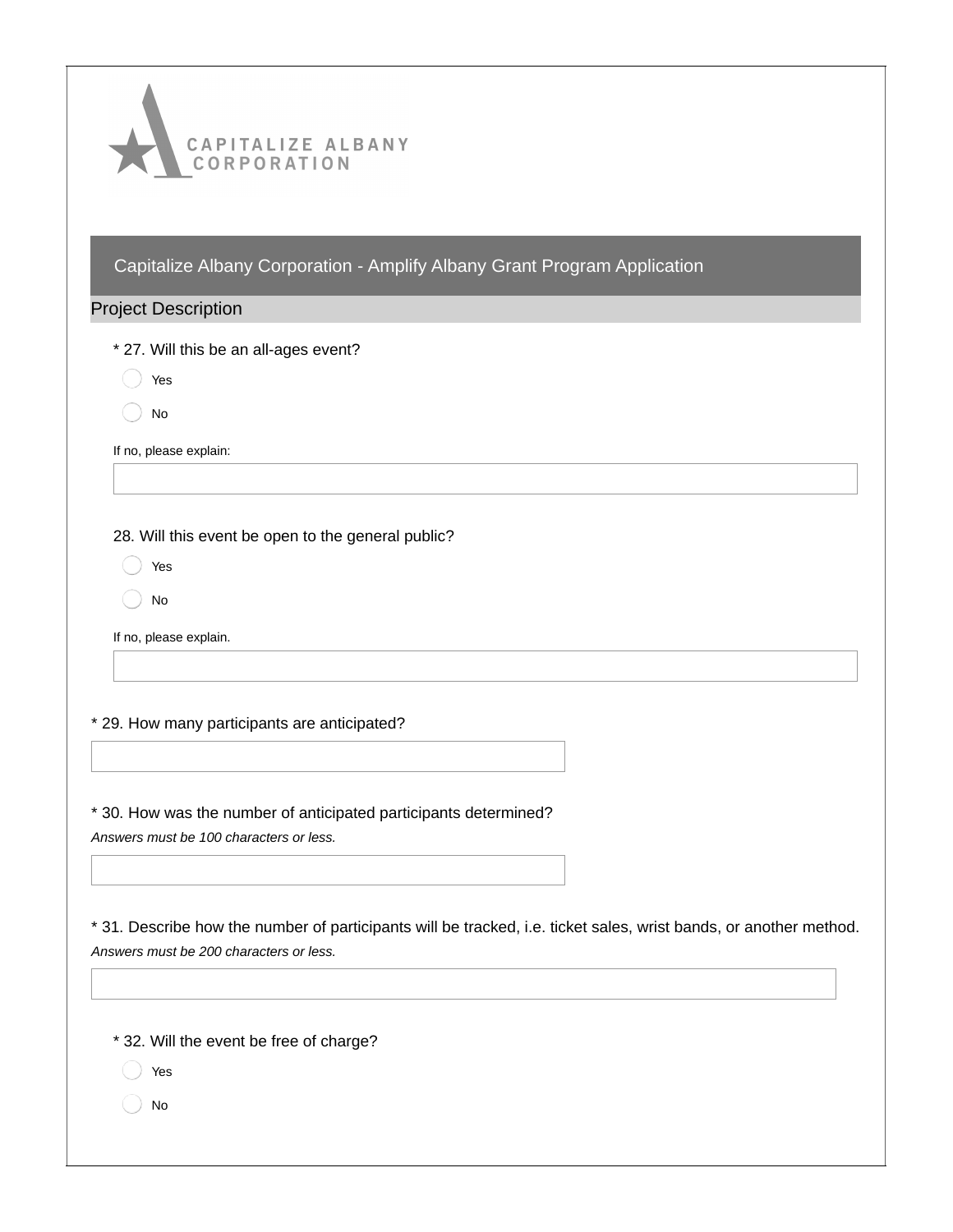33. If not, how much will be charged for entry?

*Please answer in dollar format with two decimal places. No dollar signs or commas can be included.*

\* 34. Describe the anticipated use of the grant funds (i.e. reimbursement for equipment rental, purchase of food or nonalcoholic beverages, musician or other entertainment fees).

*Answers must be 300 characters or less.*

\* 35. Please explain the anticipated benefit of the project on an established commercial corridor. *Answers must be 300 characters or less.*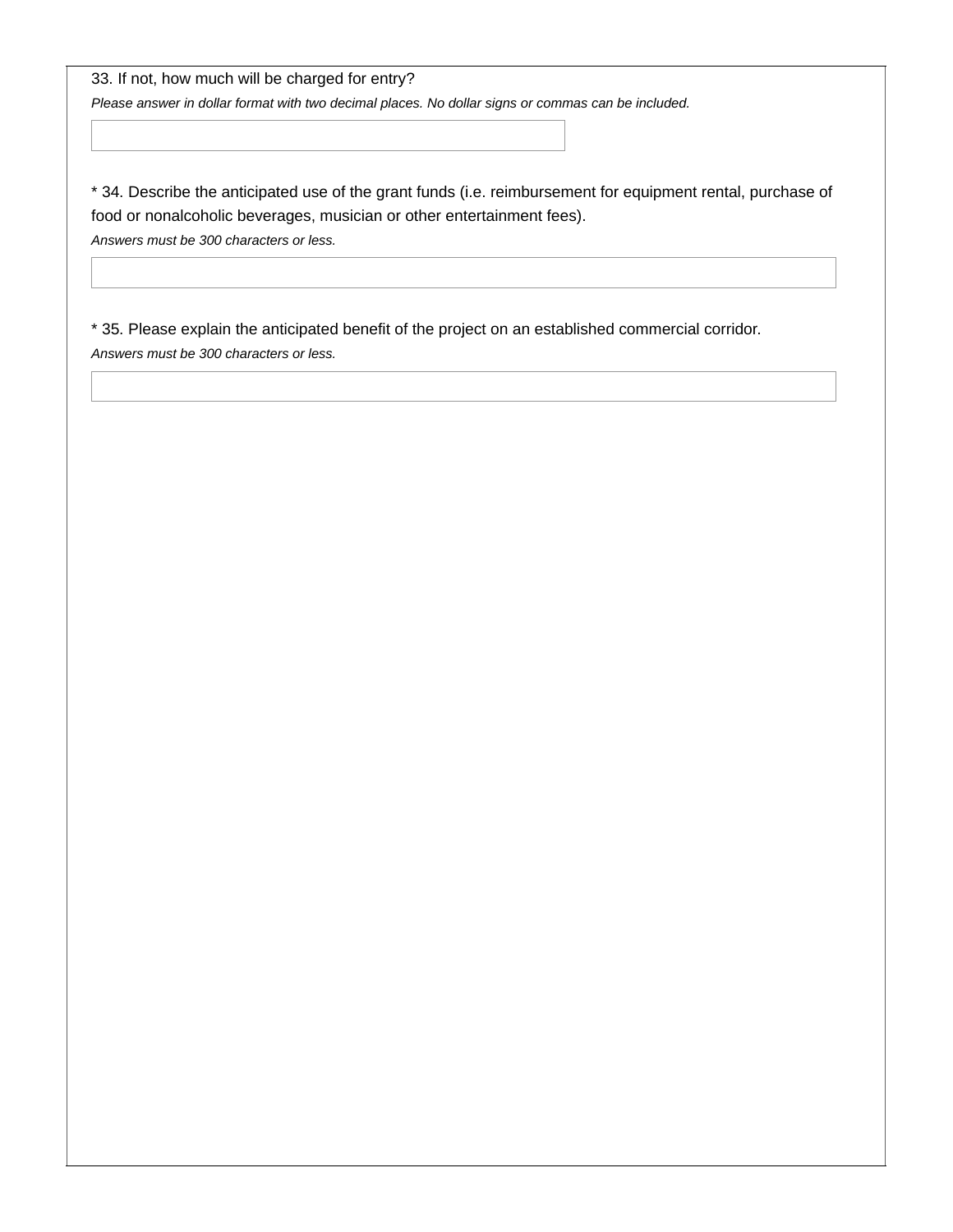

### Certification and Disclosure

**By submitting this Grant Application, the Applicant hereby certifies to Capitalize Albany Corporation that he/she has read the program guidelines and supplemental program materials, understands the terms and conditions of the grant, and agrees to abide by the program rules and requirements, if awarded funds from the Program. The Applicant further certifies that the Grant Application and supporting documents are true, complete, and accurate in all respects as of the stated date. The Applicant understands that the application will not be accepted unless deemed appropriate by Capitalize Albany Corporation. The Applicant agrees that the acceptance of this Grant Application does not commit Capitalize Albany Corporation to enter into an agreement to pay any costs incurred in its preparation or to participate in subsequent negotiations. Further, the acceptance of this Grant Application does not constitute an agreement by Capitalize Albany Corporation that any grant will actually be approved. Capitalize Albany Corporation expressly reserves the right to reject any or all Grant Applications or to request more information from the Applicant.**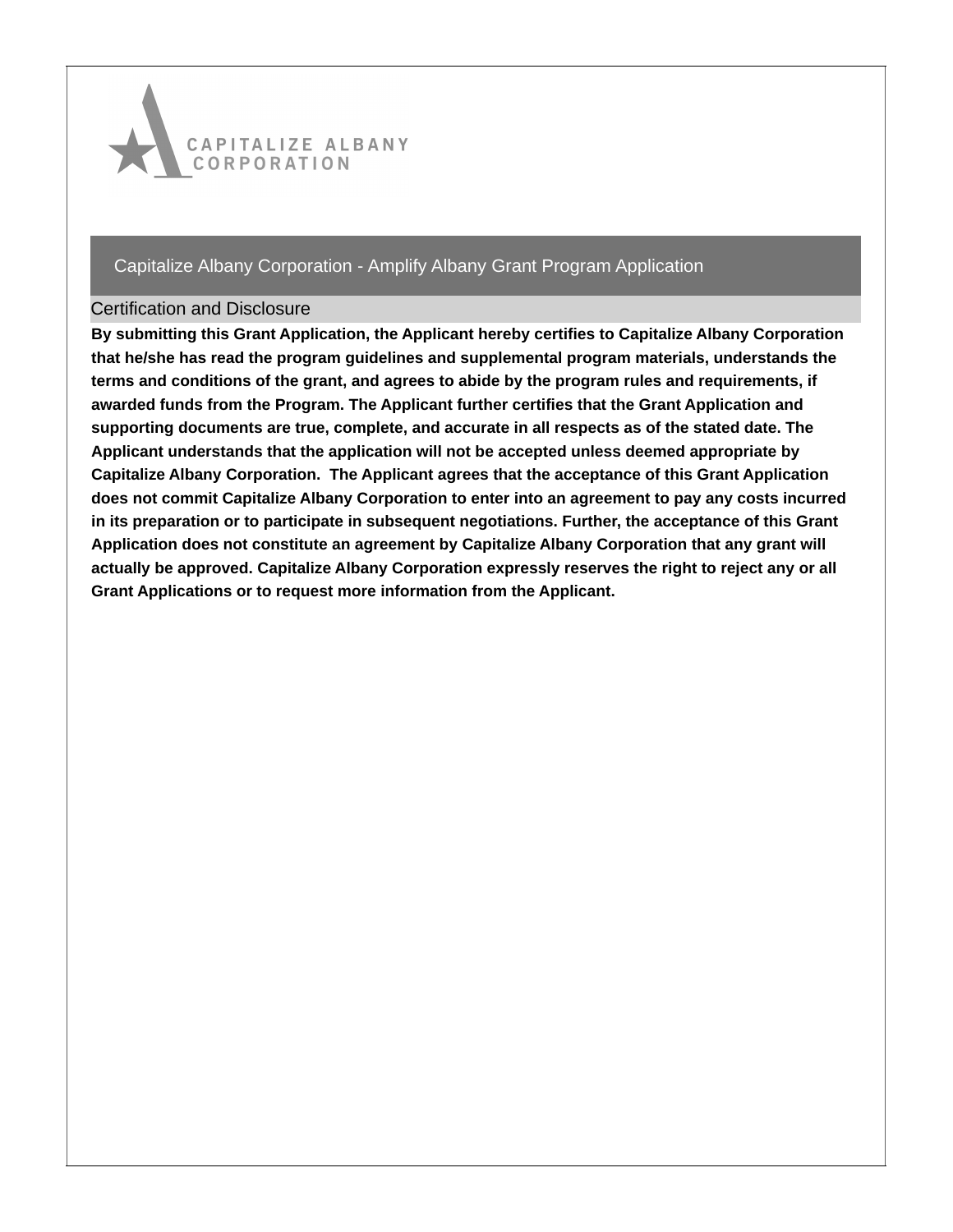Additionally, the Applicant certifies that he/she understands that the following will be conditions of the grant, upon award:

- Any and all required permits for the project will need to be obtained prior to award.
- The approved project must be in compliance with all federal, state, and local laws.
- Capitalize Albany Corporation must be notified of any changes made to an event, including date changes, as soon as possible, failure to do so may affect eligibility.
- The grantee must submit a written final report detailing activities, attendance, expenses and revenues associated with the project no later than 45 days after the end of the project period. Photographs of the event are also required and need to be submitted with the final report. Failure to do so may result in the award being cancelled and no funds being granted.
- The undersigned hereby waives any claim against Capitalize Albany Corporation arising out of the use of said grant funds for the purposes set forth in the Application. Additionally, the undersigned agrees to indemnify, defend, and hold Capitalize Albany Corporation, and its officers, directors, employees, and agents harmless from any charges, damages, claims or liens related in any way to or arising out of the Applicant's participation in the Grant Program.
- Capitalize Albany Corporation has the unrestricted right to use, for any lawful purpose, any photographs or video footage taken of the property at the approved project location, and the grantee owns and/or for which the grantee has the authority to grant such permission, and to use the grantee's name in connection therewith if it so chooses.
- The Applicant will notify Capitalize Albany Corporation of any public announcements or events to be held at or in relation to the approved project, and Capitalize Albany Corporation will have the right to participate in and/or publicize the approved project in coordination with the grantee, if the Corporation so chooses.
- The grantee will be required to include the Capitalize Albany Corporation logo, the Capital Resource Corporation logo and any other logos the Corporation deems appropriate in all utilized marketing media. In addition, the grantee must acknowledge Capitalize Albany Corporation, the Capital Resource Corporation and any other sponsors in verbal promotions of the approved project the Corporation deems appropriate.
- The applicant will provide Capitalize Albany Corporation with the opportunity to review all advertising materials and media before public release.
- The grantee will consent to display signage at the project location indicating participation in the Amplify Albany Grant Program (Capitalize Albany Corporation to provide sign specifications at its sole discretion).

**By typing your name, below, you are certifying that all of the information contained in this application is true, complete, and accurate in all respects as of the stated date.**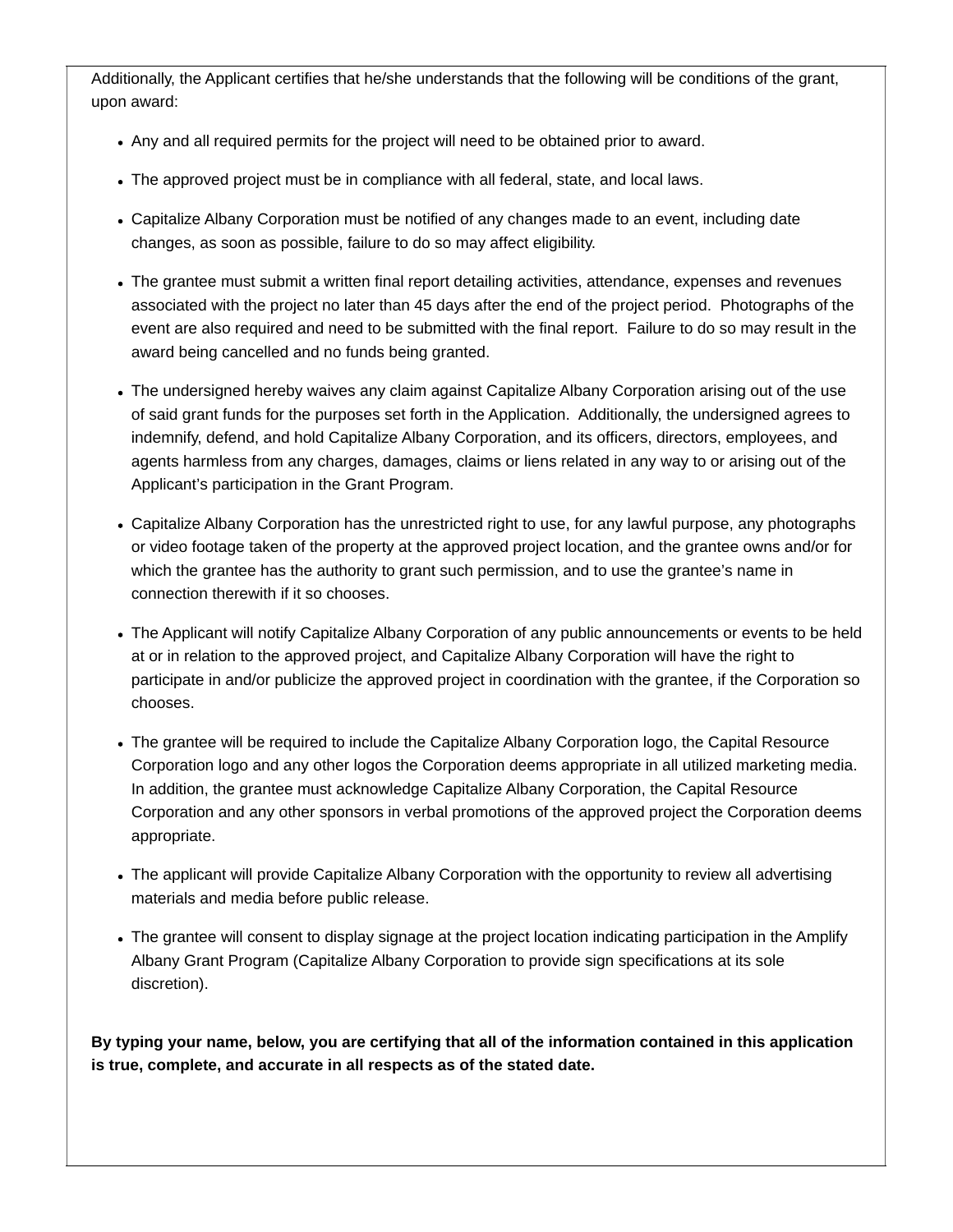| * 36. Authorized Signatory 1 |  |
|------------------------------|--|
| Authorized Signatory         |  |
| Name                         |  |
| Signatory Title              |  |
|                              |  |
| 37. Authorized Signatory 2   |  |
| Authorized Signatory         |  |
| Name                         |  |
| Signatory Title              |  |
|                              |  |
| 38. Authorized Signatory 3   |  |
| Authorized Signatory<br>Name |  |
|                              |  |
| Signatory Title              |  |
|                              |  |
|                              |  |
|                              |  |
|                              |  |
|                              |  |
|                              |  |
|                              |  |
|                              |  |
|                              |  |
|                              |  |
|                              |  |
|                              |  |
|                              |  |
|                              |  |
|                              |  |
|                              |  |
|                              |  |
|                              |  |
|                              |  |
|                              |  |
|                              |  |